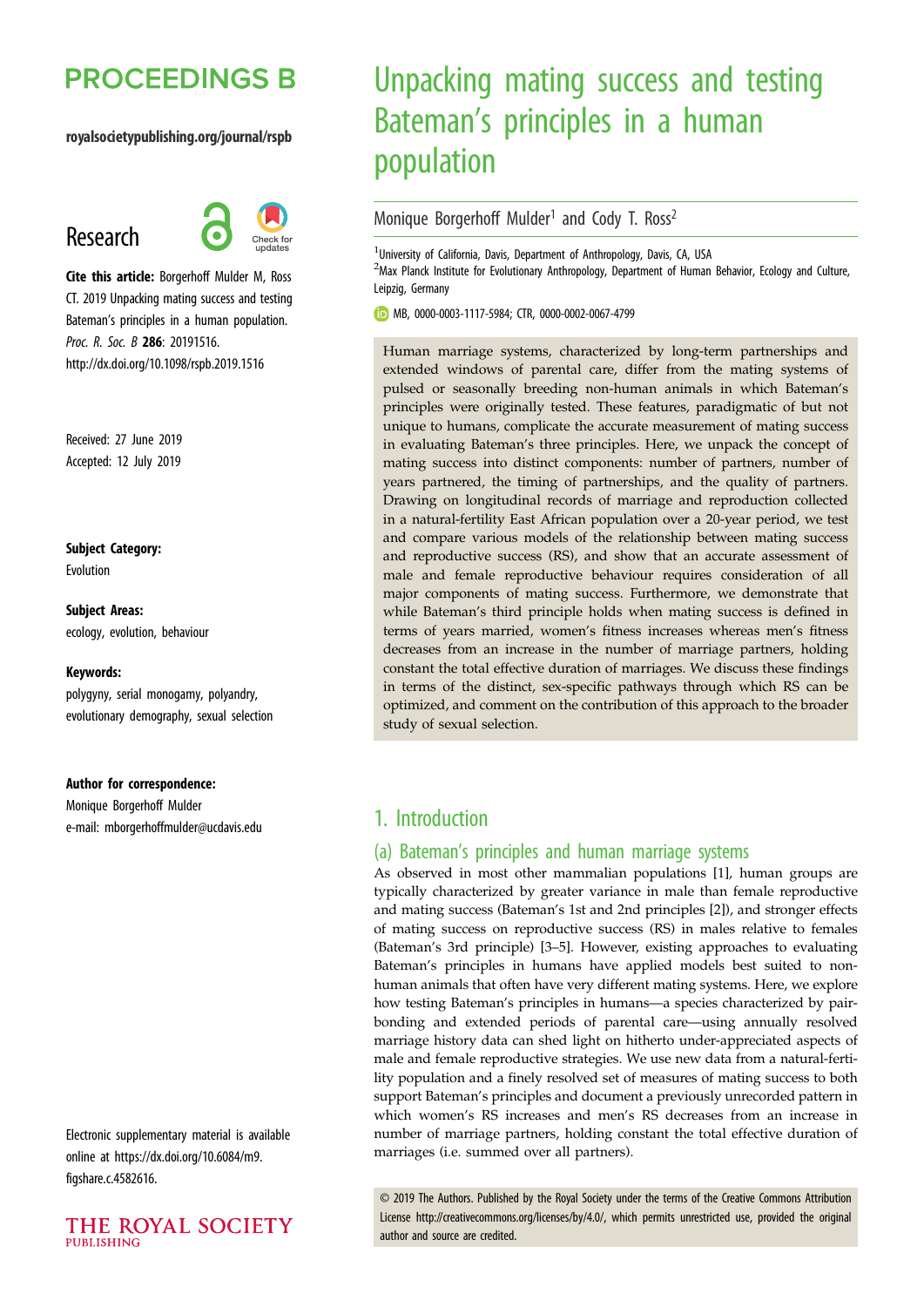Studies of Bateman's principles in non-humans differ in the specific components of mating success that are measured, namely: mating frequency, number of fertilizations, number of mates and/or mate quality [[6](#page-8-0)–[8](#page-8-0)]. Which measures are used depends on whether behavioural, demographic and/or genetic data are most readily available, on the likelihood that matings lead to RS, and on the possibility that post-mating competition influences RS. Studies of Bateman's principles in humans, by contrast, generally use number of marriage partners (e.g. [[3,5](#page-7-0)[,9](#page-8-0)–[12](#page-8-0)]), with the exception of one recent analysis [[13\]](#page-8-0)—but see [\[14](#page-8-0)]—that measures the proportion of adult lifespan spent married. Insofar as sexual selection might select for acquiring more mates, copulating more frequently at appropriate times, pairing for longer durations, and/or choosing higher-quality mates, non-human studies are beginning to unpack these components of mating success [\[15](#page-8-0)] and look at their potential trade-offs [\[16](#page-8-0)]. The same level of resolution should be applied to human case studies.

We propose that in pairbonding species, and in species with extended parental care, both the total number of years an individual is partnered and the total number of partners can provide distinct information about mating success. The former—a measure of the duration of reproductive access approximates the concept of mating success as number of matings; the latter provides additional information with regard to the sex-specific strategies on which sexual selection might operate. In humans, a greater number of spouses might increase social and affinal kin network connections, resource access, and offspring survival [[17\]](#page-8-0); likewise, in some nonhuman mammals, a greater number of mates might reduce infanticide risk by males via the confusion of paternity [\[18](#page-8-0)]. Accordingly, we disentangle the distinct effects of each measure for each sex.

Furthermore, not all years partnered to a mate are of equal value to reproduction. Failing to account for both the age at which a focal individual is partnered and the age of his or her partner can lead to misestimation of variation in mating success and Bateman gradients (the effects of mating success on RS). To rectify this, we weight the years in which an individual is partnered with value functions defined over the age of both the focal individual and his/ her partner in a given year, capturing more cleanly mating success over the time-frames where variance in mating success is relevant to RS. This approach allows us to move beyond simple contrasts of the benefits of multiple mating for males and females, and consider the paths through which multiple mating affects RS, paralleling recent approaches in non-human studies [\[15,16](#page-8-0)]. We draw methodological inspiration from the empirical literature on Bateman gradients, but we extend extant path analytic and variance decomposition approaches by using custom-built Bayesian models to avoid some common, but biologically implausible, modelling assumptions. Our models: (i) represent the datagenerating process, (ii) account for zero-inflated outcomes, (iii) account for diminishing marginal returns to RS inputs, and (iv) estimate the unknown value functions linking expected reproductive output and the ages of focal individuals and their spouses in each year of marriage.

Systematic studies that compare how mating success affects the RS of men and women are rare. To date, such investigations have been conducted primarily in populations practicing serial monogamy, where women cannot typically initiate divorce, and where remarriage is driven by widowhood [[5](#page-7-0),[19,20\]](#page-8-0), raising concerns over the endogeneity of marital 'decisions' (e.g. [\[19\]](#page-8-0)). While populations exist where females do have agency—e.g. in societies with 'informal polyandry' [\[21\]](#page-8-0) and societies where biological paternity is believed to be shared among the recent sexual partners of a given woman [[17](#page-8-0)]—individual-level data revealing the RS consequences of variation in mating success therein are not available. To address these limitations, we conducted a longitudinal demographic study of the Pimbwe of western Tanzania, where cultural norms allow both men and women to marry, divorce, and remarry with largely free agency [\[10\]](#page-8-0).

#### (b) Unpacking mating success

Under some conditions, the use of number of mates as a proxy for overall mating/copulation success is not problematic; for example, in pulsed or seasonally breeding species, number of mates may be an acceptable measure of an individual's total reproductive access. In pairbonding species with long periods of bi-parental investment, however, it may be important to disentangle the effects of number of mates on RS from the effects of other factors, like the total number of years partnered. In such groups, RS may depend on the number of acquired mates, but also on the time spent partnered to each, their quality, and the extent of their investment in offspring.

To operationalize mating success in humans, we supplement the commonly used measure spouse number with the additional measure marital years [\[13](#page-8-0)]. While we recognize that measures of marriage and mating are not substitutes, we propose that our approach of unpacking the distinct effects of number of mates and duration of partnerships on RS can be applied in species where mating pairs are formed and where within-population variation in the duration of such partnerships contributes to mating competition. For clarity, from here on, we switch to human-specific terminology, using, for example, marriage success instead of mating success.

Marital years are calculated as the total number of years an individual is married, counting the independent contributions of concurrent spouses (e.g. in the case of a polygnyous man with more than one wife). A greater number of years spent in marriage should result in higher fitness, for men primarily because they have longer and more consistent sexual access and for women primarily because they gain longer and more consistent provisioning. Holding constant the effects of marital years, elevated spouse number might proxy increased genetic variability in offspring, higher spousal quality (if lower quality spouses are replaced with better ones), as well as increased social network connections (effectively, a greater number of individuals as possible providers). In marriage systems characterized by both concurrent polygyny and serial monogamy, different individuals may have the same number of total spouses and yet a very different number of years married to these spouses, and hence different levels of total exposure time to fertile partners. For this reason, the use of spouse number as a single measure of mating success can be problematic. The distinct effects of number of mates and number of matings on RS have been identified in nonhumans [\[22,23](#page-8-0)] and the parallel distinction in humans noted as potentially important [\[24](#page-8-0)].

While marital years may serve as a reasonable proxy for mating success in humans, not all years of life are of equal value to the production of offspring. In many societies,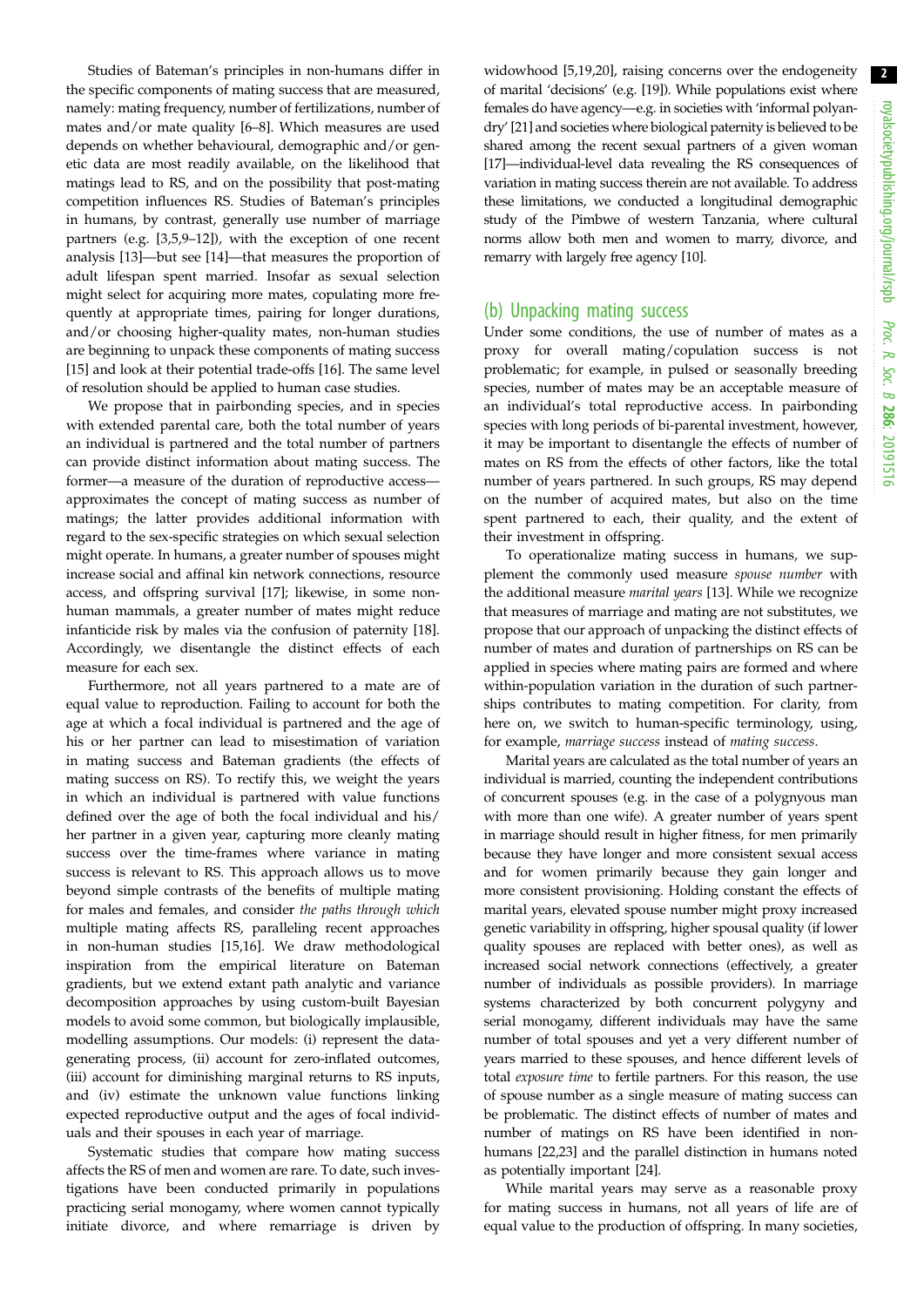marriages extend into both pre- and post-reproductive periods, and variance in marriage success during these lifephases is unlikely to contribute as much to variance in RS as variance in marriage success during the reproductive life-phase. Accordingly, we recognize that the contribution of a marital year to our metric of marriage success should—minimally—account for some function of both the focal individual's age, and the age of his or her spouse(s). Specifically, we estimate the number of effective marital years of an individual by adjusting the contribution of each year of marriage with weighting functions that are estimated endogenously within the model using Gaussian random fields; this approach allows for estimation of the relationship between age and expected reproductive output without imposing a specific functional form. In future work, these weighting functions can be extended to account for other factors that influence reproduction (e.g. health status or material wealth), as recommended by Henshaw et al. [\[15](#page-8-0)].

#### (c) Research goals

To better understand the extent of variation in, and the relationship between, marriage success and RS in the Pimbwe, we revisit a previous analysis [\[10](#page-8-0)], this time unpacking the influence of each component of marriage success, and using a larger number of individuals, sampled over a longer period of time. After testing Bateman's first principle, we examine his second and third principles using different measures of mating success: the number of spouses ever married (spouse number), the total number of years married (marital years), and then marital years accounting for marriage timing weights, spousal age weights, and both weights together. Finally, using a unified model, we test if there are sex differences in the pathways through which men and women maximize RS (see the electronic supplementary material, figure S10 for a schematic representation of the full model). Specifically, we ask, holding constant spouse number, are there sex differences in the effects of effective marital years on RS?, and, holding constant effective marital years, are there sex differences in the effects of spouse number on RS?

## 2. Background and methods

#### (a) Ethnography

The modern administrative area of Mpimbwe is settled primarily by the Pimbwe and related Bantu groups [\[25\]](#page-8-0). As erstwhile residents of what is now Katavi National Park, the Pimbwe have a history of extensive hunting and fishing [\[26\]](#page-8-0) that has become increasingly tenuous under twenty-first century conservation policies. Both men and women cultivate cassava and maize. Yields are unreliable owing to unpredictable rainfall, soil depletion, crop pests and theft. Men supplement farming with hunting, fishing and honey production; both men and women engage in off-farm activities like beer brewing, traditional medicine, and petty trade [[27\]](#page-8-0). The area has been poorly served administratively and in terms of infrastructure for the last 100 years [\[26](#page-8-0)].

Serial monogamy with limited polygyny is predominant, with many men and women marrying multiple times [[10](#page-8-0)]. Marriages are recognized when a couple decides to cohabit; likewise, reproductive partnerships are almost always acknowledged as marriages. Writing in the 1930s, Père Maurice [\[28,](#page-8-0) p. 189] (perhaps with missionary zeal) notes that traditional marriage in Mpimbwe is a 'feeble institution'. Contemporary marriage entails coresidence, an expectation of sexual fidelity, shared provisioning and use of household product and labour, and obligations of

respect to in-laws. In the case of divorce, unweaned offspring stay with their mothers; after weaning, they may live with either parent, often drifting between households.

We define marriage here, following the Pimbwe, as a recognized coresidence of sexual partners, acknowledging that spouse number, even in this highly behavioural definition, will probably underestimate the actual number of lifetime sexual partners. Ethnographic research reveals that some couples stay partnered for life; others marry and remarry sequentially (cf. Père Maurice's 'fragile contract' [\[28,](#page-8-0) p. 189]), with either men or women taking the lead on divorce actions. Divorces are often associated with spousal violence, intra-household theft, or other disturbances, such as extramarital affairs, that typically lead to new marriages. Interviews indicate that both sexes exploit the flexible norms allowing monogamy, serial polygyny, serial polyandry, and concurrent polygyny to negotiate reproduction in an ecology with little infrastructure, poor food security, high disease burdens, and considerable material inequality.

#### (b) Data collection

Demographic data (on births, deaths, marriages and divorces) were collected at all households in the village of Mirumba over a period of 20 years in seven full censuses (1995–2010) and two incomplete censuses (2012, 2014). For this analysis, all individuals older than 11 (the earliest age of parenting) with complete records were included  $(n = 1713)$ . RS, a population-specific proxy for fitness, is defined in this analysis as the number of offspring surviving to 5 years. See the electronic supplementary material, S1.1 for details.

#### (c) Statistical methods

To make our work comparable to recent meta-analyses [\[1\]](#page-7-0), we report the standardized variance in RS (known as the 'opportunity for selection,' I) and the standardized variance in mating success (the 'opportunity for sexual selection,'  $I_s$ ) among the subset of individuals of age 45 or older. We use post-reproductive individuals for these measures, because variation in RS and marriage success depends heavily on age, which we can hold effectively constant by using only older individuals. Because the reproductive window can be longer in males than females, we also replicate our analysis among the subset of individuals of age 55 or older, but the sample here is smaller and might under-represent the extent of male reproductive inequality owing to secular increases in the frequency of polygyny (see the electronic supplementary material, S4.1.1).

To calculate the Bateman gradient, we use the full sample of individuals. Because our data show signs of non-linearity (diminishing marginal returns to marriage success), we measure the Bateman gradient using an elasticity parameter, which indicates the per cent change in RS with respect to the per cent change in marriage success. This is a standard approach in economics to modelling reproduction and marriage [[29](#page-8-0)] when diminishing marginal returns to marriage success occur. Standard slope coefficients, however, can be calculated from our parameter estimates (see the electronic supplementary material, S2.1).

To appropriately model the generative process of our zeroinflated RS data (see the electronic supplementary material, S2.2), we use a two-stage modelling framework [[30](#page-8-0)]. First, we model a binary indicator representing if individual, i, has at least a single year of marriage,  $M_{[i]}$ , as a function of age:

$$
M_{[i]} \sim \text{Bernoulli}(logistic(\alpha_{[1,S(i)]} + \alpha_{[2,S(i)]} \log(E_{[i]})))
$$
\n(2.1)

where  $E_{[i]}$  is the *exposure time* to the possibility of reproduction—i.e. years lived in the interval between age 11 and death/censoring and  $S(i)$  is a function returning an indicator for the sex of individual  $i$ .

In cases where  $M_{[i]} = 0$ , we expect that the RS,  $R_{[i]}$ , of individual, i, is equal to zero as well, given the nature of sexual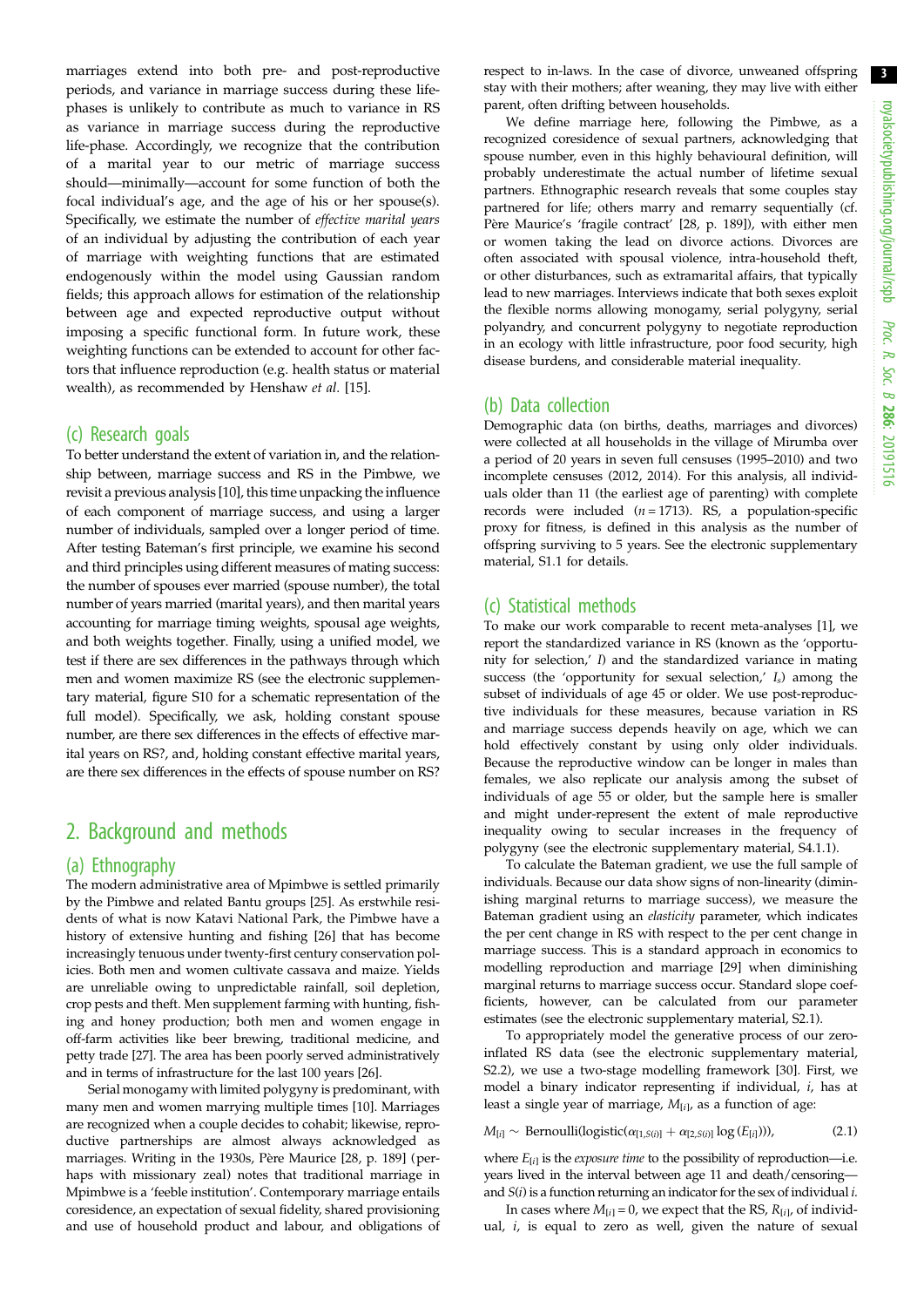reproduction. Cases of  $M_{[i]} = 0$ , and the corresponding cases of  $R_{[i]} = 0$ , are tightly linked to age, with the probability that  $M_{[i]} = 0$  itself approaching zero for individuals over age 30 of either sex (see the electronic supplementary material, S3.2 for a full treatment of the results of this submodel, and electronic supplementary material, S3.3 for evidence justifying the zeroinflated modelling approach).

In cases where  $M_{[i]} = 1$ , we fit our main model linking marriage success and RS. Specifically, we model  $R_{[i]}$  of individual, i, using a negative binomial outcome distribution [\[29](#page-8-0)]:

$$
R_{[i]} \sim \text{negative binomial}(\mu_{[i]} B_{[S(i)]}, B_{[S(i)]}), \tag{2.2}
$$

where the term  $\mu_{[i]}B_{[S(i)]}$  defines the shape parameter of a Gamma distribution, and  $B_{[S(i)]}$  defines the inverse scale parameter. This is

$$
Y_{[i]} = \sum_{e=1}^{E_{[i]}} \sum_{n=0}^{N_{[i,e]}} \begin{cases} 0, & \text{if } n = 0 \\ \frac{\text{logistic}(\theta_{[S(i)]} + \nu_{[e,S(i)]})}{\text{value to a focal individual of a}} \cdot \frac{\text{logistic}(\phi_{[S(i)]} + \psi_{[A(n,i,e),S(i)]})}{\text{value to a focal individual of marriage}} \text{if } n > 0, \\ \text{matrix year at a given age} & \text{to space} \end{cases}
$$

where the first factor gives the estimated value to the focal individual of having a spouse  $at$  a given age (a marriage timing weight) and the second factor gives the estimated value to the focal individual of having a spouse of a given age (a spousal quality weight). We note that effective marital years and spouse number are not strongly correlated (for men  $\rho = 0.3$ ; for women  $\rho = 0.05$ ). For further descriptions of model parameters, details about the hierarchical model structure, priors, software, and model fit diagnostics, see the electronic supplementary material, S2.2.1, S2.2.2, S2.2.3, S2.2.4 and S3.1, respectively.

We conduct several robustness checks of our analysis. First, we use an older age threshold of 55 years for the variance measures. Additionally, we replicate our main analysis using a sample that includes only post-reproductive individuals (allowing us to drop the two-stage modelling approach). Finally, we redo all analyses using conventional linear regression models. Results are discussed in the electronic supplementary material, S4.1, S4.2 and S4.3.

## 3. Results

## (a) Findings under various definitions of marriage success

#### (i) Bateman's first principle

Sex-specific levels of variation in RS as measured with the opportunity for selection metric among the subset of individuals of age 45 and older (sample size:  $n_m = 171$  men and  $n_f =$ 176 women) are:  $I_m = 0.30$  (0.24, 0.36) and  $I_f = 0.21$  (0.17, 0.25), for males and females, respectively. There is evidence of a sex difference in variance in RS,  $log(I_m/I_f) = 0.34$  (0.07, 0.63). Note that values in parentheses throughout are 90% credible/ confidence intervals (sometimes calculated using bootstrap resampling); if a 90% interval does not overlap zero, there is a smaller than 5% chance of the parameter having a value of opposite sign. Following the Fisherian expectation, average male, 6.2 (5.7, 6.6), and female, 6.0 (5.0, 6.3), RS is balanced.

#### (ii) Bateman's second and third principles

To test Bateman's second and third principles with various measures of marriage success, we examine each measure sequentially [\(table 1;](#page-4-0) and see the electronic supplementary equivalent to using a Gamma–Poisson mixture model, as has been recommended for modelling over-dispersed fertility-related outcomes—i.e. where the variance exceeds the mean—which are commonly found in polygynyous societies [[31\]](#page-8-0). We can then define a model of mean  $\text{RS}, \mu_{[i]}$ , using a standard log link function:

$$
\log (\mu_{[i]}) = \beta_{[1,S(i)]} + \beta_{[2,S(i)]} \log (E_{[i]}) + \beta_{[3,S(i)]} \log (N_{[i]})
$$
  
+ 
$$
\exp (\beta_{[4,S(i)]}) \log (Y_{[i]}),
$$
 (2.3)

where the new variables are: spouse number,  $N_{[i]}$ , and effective marital years,  $Y_{[i]}$ .

 $Y_{[i]}$  for an individual is obtained by calculating a weighted sum of the number of years in which he or she has been married to each of his or her spouses:

$$
(2.4)
$$

material, S3.5 for full discussion). Considering only spouse number, we find no evidence of a difference in the opportunity for sexual selection between men and women of age 45 or older:  $\log(I_{sm}/I_{sf}) = -0.16$  (-0.43, 0.11) [\(table 2;](#page-5-0)  $n_m = 171$ ,  $n_f$  = 176). Nor, in the corresponding regression model using only spouse number, is there evidence of a reliably positive relationship between spouse number and RS for either males,  $\beta_m = 0.05$  (-0.06, 0.17), or females  $\beta_f = 0.04$  (-0.05, 0.14) ([table 1;](#page-4-0)  $n_m = 447$ ,  $n_f = 627$ ). Likewise, we fail to find any indication of sex differences in the effects of spouse number on RS,  $β<sub>m</sub> − β<sub>f</sub> = 0.01 (-0.14, 0.15)$  [\(table 2\)](#page-5-0).

However, when marriage success is measured using marital years and weighting functions for both marriage timing and spousal age—the measure we call effective marital years we find much more structured variation in reproductive and marriage success. The opportunity for sexual selection metric in this case suggests a reliable pattern of increased male relative to female variance in marriage success,  $log(I_{sm}/I_{sf}) = 0.65$ (0.27, 1.08) [\(table 2](#page-5-0);  $n_m = 171$ ,  $n_f = 176$ ). The relationship between marriage success and RS (for males,  $\beta_m = 0.94$  (0.84, 1.05), and females,  $\beta_f = 0.56$  (0.45, 0.67); [table 1](#page-4-0)) is as is generally observed in non-human mammals, where the effect is reliably larger in males than females,  $\beta_m - \beta_f = 0.38$  (0.23, 0.53) ([table 2;](#page-5-0)  $n_m = 447$ ,  $n_f = 627$ ).

Considering the Watanabe–Akaike information criterion (WAIC) comparison, we note that inclusion of both weights improves predictive accuracy for both males and females relative to simpler models. Estimates of the sex-specific weighting functions are presented in the electronic supplementary material, S3.4. These functions and the ΔWAIC values presented in [table 1](#page-4-0) suggest that male fitness is tightly linked to the age of acquired spouses, and that female fitness is tightly linked to the timing of spousal acquisition.

#### (b) Considering male and female pathways

To investigate if men and women can pursue unique pathways to maximize RS, we fit a model that includes both spouse number and effective marital years. The results of this full model are included in the bottom panels of tables [1](#page-4-0) and [2](#page-5-0).

In both sexes, effective marital years have a reliably positive effect on RS, controlling for spouse number. And, as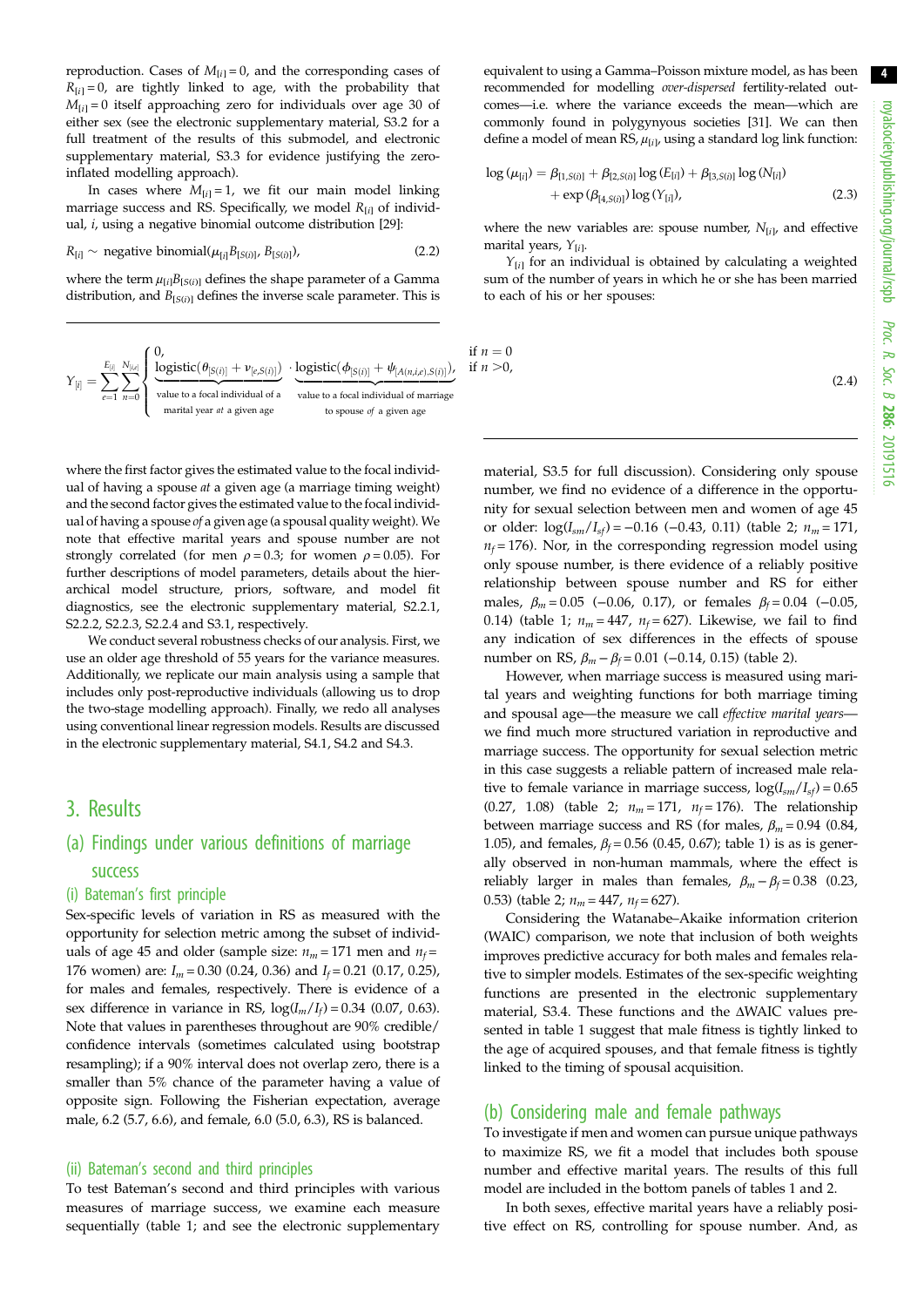<span id="page-4-0"></span>an intercept and the elasticities on age, spouse number (M), and—sometimes weighted—marital years, (Y), for males and females in each of the six statistical models. Each row presents the results of an independent model usi The data used to calculate the opportunity for sexual selection metric come from individuals of age 45 or over  $(n_m = 171, n_f = 176)$ . In the section labelled principle 3, Bateman gradient, we present the estimated regression scores used for model comparison. Model comparisons are specific to sex. The term WAIC information criteria, the term  $\Delta$  gives the WAIC difference relative to the best model in the set, and  $\omega$  gives the corresponding WAIC weight. The data used to calculate elasticities and WAIC scores come from the set of individuals with at least a single year of marriage. Intervals on the opportunity for sexual selection metrics are bootstrapped conf Table 1. Bateman analysis under various definitions of marriage success. The section labelled principle 2, MS provides the opportunity for sexual selection metric, 1,, for the various induded definitions of marriage succes Table 1. Bateman analysis under various of marriage success. The section labelled principle 2, MS provides the opportunity for sexual selection metric,  $l_s$  for the various induded definitions of marriage success for each The data used to calculate the opportunity for sexual selection metric come from individuals of age 45 or over  $(\eta_n=171,\ \eta_r=171,\ \eta_r=171,\ \eta_r=171,\ \eta_r=171,\ \eta_r=171,\ \eta_r=1710$  in the section dialection gradient, we present the an intercept and the elasticities on age, spouse number (V), and—sometimes weighted—marital years, (Y), for males and females in each of the six statistical models. Each row presents the results of an independent model usi different measure, or combination of measures, of marriage success. A blank cell in the table indicates that the corresponding variable was not included in the model presented on that row. The section labelled WAIC contain different measure, or combination of measures, of marriage success. A blank cell in the table indicates that the corresponding variable was not included in the model presented on that row. The section labelled WAIC contain WAIC weight. The data used to calculate elasticities and WAIC scores come from the set of individuals with at least a single year of marriage. Intervals on the opportunity for sexual selection metrics are bootstrapped conf scores used for model comparison. Model comparisons are specific to sex. The term WAIC gives the MAIC difference plative to the best model in the set, and  $\omega$  gives the corresponding intervals; otherwise, the values reflect posterior credible intervals. All intervals are 90% intervals. intervals; otherwise, the values reflect posterior credible intervals. All intervals are 90% intervals.

|                                        | principle 2, MS       |                           | principle 3, Bateman gradient |                        |                       |         |        |                |
|----------------------------------------|-----------------------|---------------------------|-------------------------------|------------------------|-----------------------|---------|--------|----------------|
|                                        |                       | intercept                 | age                           | spouse number (M)      | marital years (Y)     |         |        |                |
| spouse number                          | 0.28(0.23, 0.32)      | $-2.5$ $(-2.91, -2.09)$   | 1.1 (0.99, 1.21)              | $0.05$ $(-0.06, 0.17)$ |                       | 1941.63 | 238.45 |                |
|                                        | 0.32(0.26, 0.39)      | $-2.21(-2.47, -1.93)$     | 1.03(0.95, 1.1)               | $0.04 (-0.05, 0.14)$   |                       | 2471.11 | 158.06 |                |
| marital years: unweighted              | 0.25(0.2, 0.29)       | $-0.02$ $(-0.47, 0.45)$   | $-0.33$ $(-0.53, -0.13)$      |                        | 0.88(0.77, 1)         | 1776.96 | 73.78  |                |
|                                        | 0.19(0.15, 0.23)      | $-1.32(-1.65, -1.03)$     | 0.4(0.24, 0.53)               |                        | 0.46 (0.37, 0.55)     | 2391.22 | 78.17  |                |
| marital years: marriage timing weights | 0.18(0.13, 0.22)      | $-0.55 (-1.65, 0.87)$     | $-0.06 (-0.31, 0.17)$         |                        | 0.92(0.8, 1.02)       | 1728.72 | 25.54  |                |
|                                        | 0.09(0.07, 0.13)      | $-0.61(-1.82, 1.56)$      | 0.4(0.26, 0.54)               |                        | 0.57 (0.45, 0.68)     | 2313.31 | 0.26   | 0.35           |
| marital years: spousal quality weights | $0.19$ $(0.15, 0.24)$ | $-1.1(-1.92, -0.15)$      | $0.07 (-0.13, 0.24)$          |                        | 0.93(0.81, 1.03)      | 1713.94 | 10.76  |                |
|                                        | 0.14(0.1, 0.17)       | $-0.84$ ( $-1.73$ , 0.61) | 0.39(0.24, 0.52)              |                        | 0.52(0.43, 0.61)      | 2348.09 | 35.04  |                |
| marital years: both weights            | 0.18(0.14, 0.23)      | $-1.05$ $(-2.08, 0.67)$   | $0.12 (-0.07, 0.33)$          |                        | 0.94 (0.84, 1.05)     | 1704.4  | 122    | 0.35           |
|                                        | 0.09(0.07, 0.13)      | $-0.65$ ( $-1.75$ , 1.75) | 0.41 (0.26, 0.55)             |                        | $0.56$ $(0.45, 0.67)$ | 2313.95 | 03     | 0.25           |
| full model                             | 0.18(0.14, 0.23)      | $-0.87(-1.97, 2.59)$      | $0.08(-0.13, 0.28)$           | $-0.12(-0.21, -0.02)$  | 0.98(0.87, 1.1)       | 1703.18 |        | 0.65           |
|                                        | 0.1(0.07, 0.13)       | $-0.72(-1.79, 1.93)$      | 0.4(0.27, 0.54)               | 0.1(0, 0.18)           | 0.57 (0.46, 0.68)     | 2313.05 |        | $\overline{c}$ |

 $5<sup>7</sup>$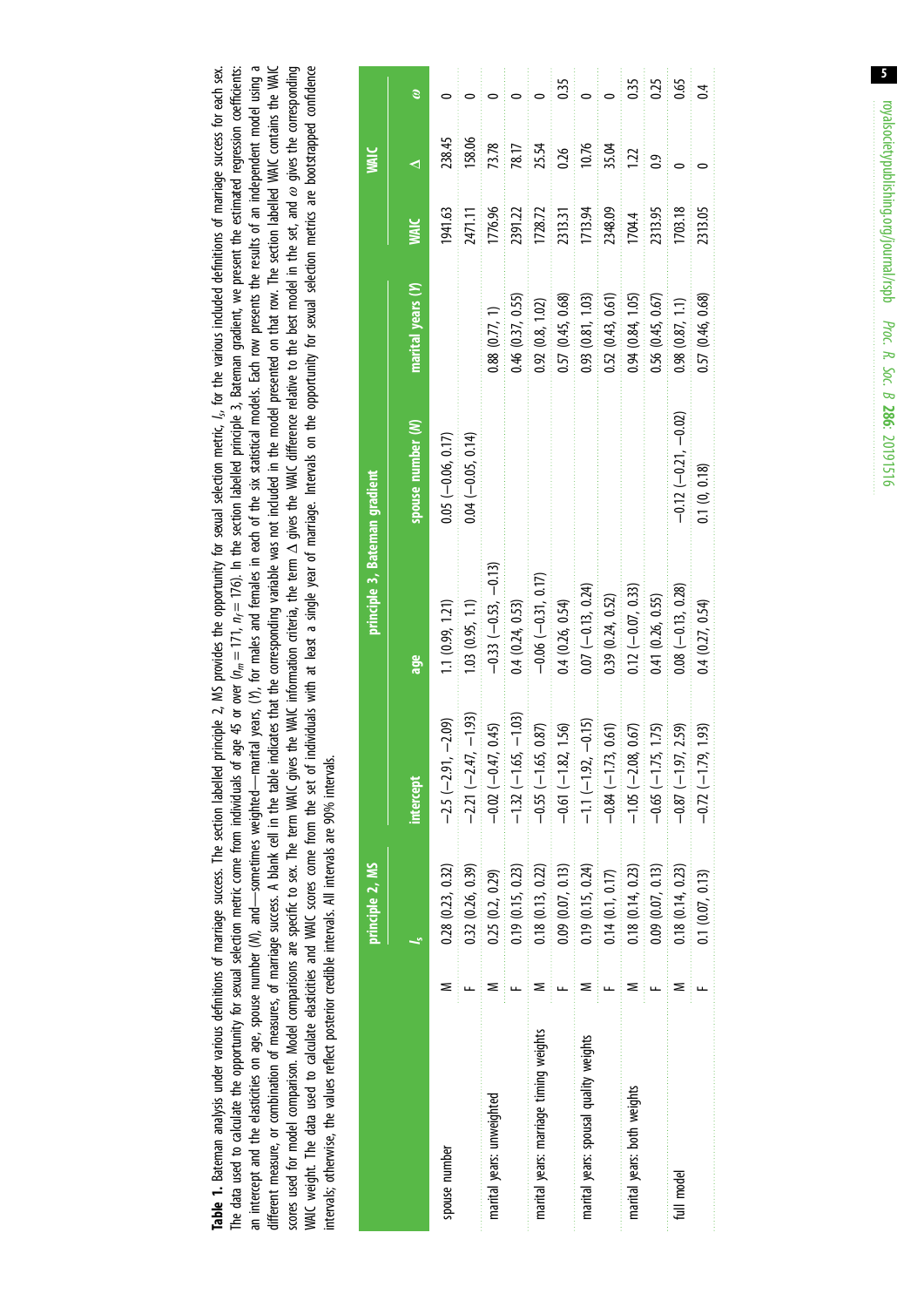<span id="page-5-0"></span>

Figure 1. Elasticity estimates from the full model. The light shaded regions plot the posterior distributions, and the dark shaded regions plot the 90% posterior density intervals. We note that: (i) for males, the elasticity of RS with respect to effective marital years includes 1.0, the value of direct proportionality, while the corresponding estimate for females remains distant from this value (panel  $a$ ); and, (ii) for males, the elasticity of RS with respect to spouse number is reliably negative, while the corresponding estimate for females is reliably positive (panel  $b$ ). (Online version in colour.)

Table 2. Male-to-female contrasts under various definitions of marriage success. The section labelled principle 2, MS provides the male-to-female contrast in inequality in marriage success. The section labelled principle 3, Bateman gradient provides the male-to-female contrast in the effects of spouse number andsometimes weighted—marital years on RS. The symbol /<sub>s</sub> refers to the opportunity for sexual selection. For the opportunity for sexual selection metric, the contrast  $\delta(\cdot)$  indicates the difference in the log of the male and female values—e.g. log  $(l_{s_m})$  – log  $(l_{s_n})$ ; for the regression parameters on spouse number (M) and marital years (Y), it equals the difference of male and female values—e.g.  $\beta_{N_m}-\beta_{N_f}$ . Each row presents the results of an independent model using a different measure, or combination of measures, of marriage success. A blank cell in the table indicates that the corresponding variable was not included in the model presented on that row.

|                                        | principle 2, MS           | principle 3, Bateman gradient |                     |
|----------------------------------------|---------------------------|-------------------------------|---------------------|
|                                        |                           | $\delta(N)$                   |                     |
| spouse number                          | $-0.16$ ( $-0.43$ , 0.11) | $0.01$ (-0.14, 0.15)          |                     |
| marital years                          | 0.26(0, 0.53)             |                               | $0.42$ (0.27, 0.57) |
| marital years: marriage timing weights | $0.63$ $(0.22, 1)$        |                               | 0.35(0.2, 0.51)     |
| marital years: spousal quality weights | $0.33$ (-0.01, 0.66)      |                               | 0.4(0.25, 0.54)     |
| marital years: both weights            | $0.65$ $(0.27, 1.08)$     |                               | 0.38 (0.23, 0.53)   |
| full model                             | 0.64(0.28, 1.08)          | $-0.22$ ( $-0.35$ , $-0.09$ ) |                     |

expected, the elasticity of RS with respect to effective marital years is reliably larger in men than in women (figure 1a). Regarding the effects of spouse number, however, we find diverging estimates for men and women. Women benefit from increasing spouse number, controlling for effective marital years; men, by contrast, pay a reproductive cost to increasing spouse number, controlling for effective marital years (figure 1b). There is a reliable sex difference in this effect (table 2). Note, however, that the magnitudes of the elasticities of RS with respect to effective marital years are larger than the elasticities of RS with respect to spouse number, indicating that variance in RS is better explained as a function of effective marital years.

## 4. Discussion

Our approach to the study of Bateman's principles goes beyond simple contrasts of the benefits of multiple mating for males and females, and instead considers the paths through which multiple mating can affect RS. Focusing on a population showing no evidence of demographic transition (electronic supplementary material, S1.4), we find support for Bateman's three principles, insofar as: (i) men show more variation in RS than do women, (ii) men show more variation in mating success (as marital years) than do women although the effect only reaches high reliability upon accounting for marriage timing and spousal quality, and (iii) marital years are a stronger predictor of male than female RS. However, we also find that Pimbwe women achieve reliable fitness gains as a function of increasing spouse number (holding constant effective marital years), while Pimbwe men, by contrast, face reliable costs to their fitness from increasing spouse number (again holding constant effective marital years). Although cases where females benefit from multiple mating have been found across the animal kingdom (reviewed in [[23,32\]](#page-8-0)), until now the only indication of such patterning in humans has come from multiple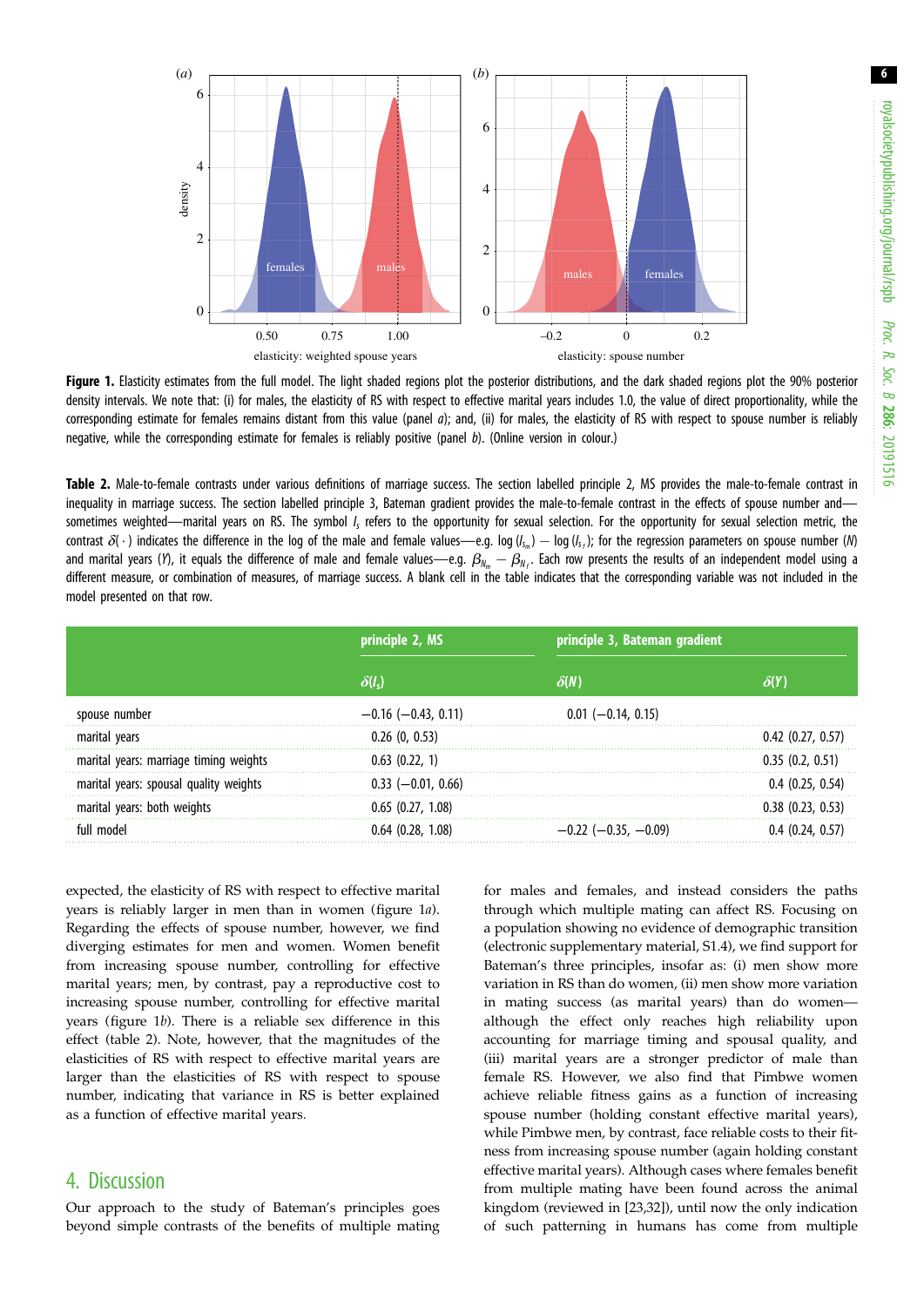paternity societies where children with multiple socially recognized fathers show higher survival [\[17](#page-8-0),[21\]](#page-8-0). We note the limitation, however, that even in this population, where successful extra-pair matings typically produce new, ethnographically observable marital partnerships, our data are based on (dyadically cross-checked) self-reports of reproduction and marriage that cannot ultimately substitute for genetic paternity data (see the electronic supplementary material, S1.2 for additional discussion).

#### (a) Measuring mating success

There has been much debate over how to measure the strength of sexual selection. In empirical work across populations, proxies include mating rates [\[33](#page-8-0)], anisogamy [\[34\]](#page-8-0), operational sex ratios [[2](#page-7-0)[,35](#page-8-0)], potential reproductive rates [\[36](#page-8-0)], time-in versus time-out [\[37\]](#page-8-0) and (for humans) prescribed mating system [\[3\]](#page-7-0). Within-population analyses often rely on number of mates (variously defined, see Anthes et al. [\[8\]](#page-8-0)) or, in the case of humans, number of marital partners (e.g. [[9](#page-8-0)]). We have shown how in a species with potentially long-duration coresidential pairbonds structured around reproductive relationships, it can be more informative to use marital years as a proxy for marriage success [\[13](#page-8-0)], rather than relying simply on *spouse number*, as has been the standard practice in evolutionary demography; in fact, using spouse number alone, we would have failed to detect that the effect of mating success on RS is stronger in males than females. More generally, we draw attention to the use of unpacking the components of mating success. Although we explore this issue empirically in humans, the innovation has broader applicability, particularly insofar as the most appropriate metrics for studying sexual selection will vary across different systems [\[7\]](#page-8-0). Finally, we note that a broader formal understanding of sexual selection would benefit from investigating how the components of mating success influence reproduction within a model that includes mate choice and life-history dynamics [[38](#page-8-0)].

Given that both sexes face potential trade-offs in the quality, quantity and duration of their partnerships (e.g. with respect to fecundity, investment and offspring quality [\[39](#page-8-0)]) a measure of mating success incorporating two dimensions (number of years partnered and number of unique partners) can help track sex-specific strategies. In so doing, we reveal hitherto under-appreciated aspects of female strategies in humans, with relevance to primates more broadly [\[17](#page-8-0)]. Our results are consistent with the idea that women may seek different kinds of mating relationships depending on the quality of assistance they can expect from spouses or others [[40\]](#page-8-0) and the amount of resources they can accrue [\[41](#page-8-0)]. Our results also suggest that men face trade-offs between investing time and resources in the acquisition of new spouses and in maintaining stable long-term relationships that produce thriving, high-status offspring [\[42,43](#page-8-0)]. Beyond humans, we contend that consideration of the distinct effects of mate number and partnership duration has implications for species with breeding systems where the delay to offspring recruitment is long relative to the time-span between partnerships—such systems include those where males frequently commit infanticide [[18\]](#page-8-0), and those where males and females can both benefit from switching mates mid season (e.g. shore birds [\[44](#page-8-0)])—in addition to those species which, like humans, have long-term partnerships and extended windows of parental care.

## (b) Accounting for the unusual patterning in the Pimbwe

As evolutionary reasoning penetrated the human sciences, researchers began to argue that human strategies in mating and marriage are a product of sexual selection consistent with the Darwinian–Bateman paradigm (e.g. [[45\]](#page-8-0)). Indeed, men generally show higher variance in fitness and number of mates (or spouses) than do women (reviewed in Brown et al. [\[3\]](#page-7-0)), even in institutionally monogamous societies (e.g. [[5](#page-7-0)]), and obtain greater fitness benefits from multiple mating. That said, there is debate over the significance of sexual selection for behavioural and psychological traits in our species (e.g. [[46,47\]](#page-8-0)). Given contemporary interest in the patterning of sexual selection [[35,37,48](#page-8-0)–[50\]](#page-8-0), potentially unusual cases like the Pimbwe bear scrutiny.

As in a prior study [\[10](#page-8-0)], we find only weak evidence of sex differences in variance in RS when comparing postreproductive men to post-reproductive women (the effect holds for individuals of age 45 or older, but vanishes for individuals over age 55—see the electronic supplementary material, S4.1). We speculate that this pattern results from the unreliable agricultural productivity in the region paired with restricted access to natural resources. These conditions lead to variable levels of resource access, both between men —increasing inequality in male provisioning over short time periods—and within men over time—damping the potential for strong and persistent inequalities in RS. Sex differences in variation in marriage success are most prominent when weighted marital years are analysed, indicating that variation in marriage success among Pimbwe men emerges most acutely from variation in the duration of time in which they have access to younger, more-fertile wives, rather than from variation in number of spouses or marriage duration per se. The stronger positive effect of marital years on RS in men relative to women reflects the ability of men to reproduce later in life than women and a tendency of men to take considerably younger women as second wives [[10\]](#page-8-0). The negative effect of spouse number on RS holding constant marital years for men may be a result of prevalent female-initiated divorce and/or the costs of dividing a fixed set of resources across a wider resource sharing pool [[29\]](#page-8-0). This being said, adding sequential or concurrent wives can be a fitness-enhancing strategy for men in Mpimbwe, but only so long as relationship duration is not compromised by pursuit of additional partners.

Our most parsimonious inference for the unusual patterning of spouse number on RS, with women benefiting more than men from multiple spouses (holding constant total marriage duration), is that many Pimbwe women switch partners to improve their economic circumstances. Possible mechanisms include women 'trading up' for better quality spouses (consistent with a meta-analysis of monogamous birds [[51\]](#page-8-0)), adaptive responses to high variability in territory quality (the 'musical chair hypothesis' [[52\]](#page-8-0)), responses to unpredictable environmental fluctuations [[53\]](#page-8-0), and/or the possibility that copulation rates increase after the formation of new relationships. Alternatively, this pattern might reflect reverse causality, whereby particularly fecund women attract more partners—a dynamic from which we cannot infer sexual selection on women [[22,23\]](#page-8-0). In support of the 'trading up' idea, ethnographic observations and analyses of Pimbwe data indicate that material resources are critical to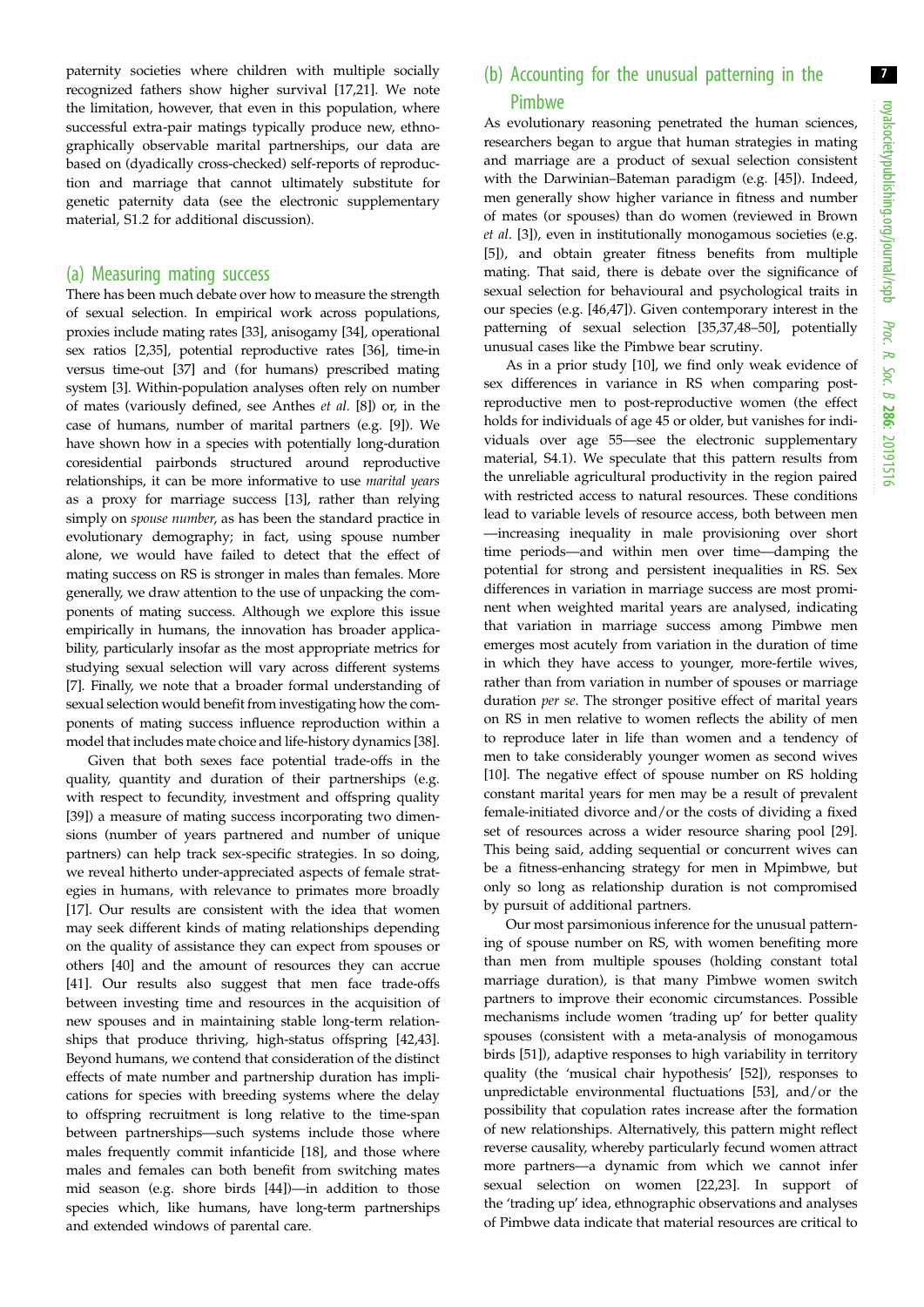<span id="page-7-0"></span>child survival [\[54](#page-8-0)], that prevalent conflicts over theft of shared household goods (such as crops in the field, grain in the store, or clothes and cash [\[27](#page-8-0)]) commonly trigger spousal conflict and divorce, and that there is great variability in economic productivity—both between men, and within men over time. Additionally, in-laws are highly valued as cooperative partners [\[27](#page-8-0)], suggesting a further benefit to having multiple spouses sequentially with affines who maintain interest in genetically related offspring even after a divorce. These explanations for the patterning of the results are speculative, but there are parallels in African ethnography: in Zambia women marry (and remarry) in search of supportive husbands [\[55](#page-8-0)], and in Malawi and Tanzania women use sexual relations to negotiate economic dependencies with multiple men [\[56](#page-8-0),[57\]](#page-9-0). Kaplan & Lancaster [[42\]](#page-8-0) make similar arguments for the instability of marriage under conditions of economic uncertainty.

## (c) Challenges and opportunities for studies of sexual selection

Our findings highlight specific challenges and opportunities with respect to the study of sexual selection in humans. First, we acknowledge that marriage is not the same as mating. Insofar as Pimbwe couples form households based on sexual relationships, marriage data are probably more reliable than self-reported 'mating' data. Additionally, because pregnancies typically lead to co-residence, paternity (claimed and acknowledged) is generally public knowledge. Although marriage and mating success are not identical measures, we argue that models decomposing the number, duration, timing and quality of such partnerships provide novel insights into the operation of sexual selection in humans, and are generalizable to non-humans more broadly (see also the electronic supplementary material, S1.3). Furthermore, because mating in most human societies is regulated to a greater or lesser extent through the institution of marriage and norms concerning 'legitimacy' (see the electronic supplementary material, S1.2), studies of humans provide the opportunity to investigate the linkages between socioecological circumstances (e.g. wealth differences), cultural norms (e.g. legislation forbidding polygyny) and the structure of mating systems (e.g. [\[58\]](#page-9-0)). These are exciting frontiers for anthropologists.

Second, our findings caution us to be more circumspect regarding the generalizability of the inferences to be drawn from a small set of biological facts. Sex differences in mammalian reproduction, where females alone incur the costs of lactation and pregnancy, render coherent logic [\[7\]](#page-8-0) and strong empirical support [1] to Bateman's three principles. That said, divergences from the standard pattern are not surprising, given the multitude of factors affecting the operation of sexual selection in both sexes [[49\]](#page-8-0). Unusual patterns often point to unusual trade-offs. The lengthy dependency of juveniles on adults in humans, exacerbated in this case by precarious economic conditions in Mpimbwe, accentuate trade-offs between reproductive and parental effort for both women and men, and probably account for the nimble mate switching that some Pimbwe individuals engage in. Mammalian constraints are not the whole story.

Third, human societies, with their diverse ecological, economic, social and institutional arrangements, differ greatly with respect to sex-specific choosiness, competitiveness, and parental tendencies [3,[43\]](#page-8-0), offering potential for comparative study of these dynamics across populations (e.g. [[29\]](#page-8-0)). Furthermore, insofar as the 'polygynandry' inherent in serial monogamy generally weakens Bateman gradients for males and strengthens them for females (as seen here), this lends credence to current critiques of the generality of the effects of sexual selection on a range of human phenotypes [[46,](#page-8-0)[59\]](#page-9-0).

Finally, it bears emphasizing that among the Pimbwe, reproductive inequality among women emerges not from reproductive suppression (as it does in some cooperative breeding birds and mammals [\[32](#page-8-0)]) but, more likely, from direct competition among women for access to resources, including good mates and multiple caretakers [[24,40\]](#page-8-0). Such competition is likely to characterize many female mammals owing to the high costs of gestation, and particularly women on account of the length of offspring dependency [[60\]](#page-9-0). Accordingly, this particular pattern of sexual selection may be most apparent where securing the necessities of life is hard, and/or where males vary markedly in their quality and resource holdings. The extent and patterning of sexual selection in relation to varying ecological conditions is a reemerging focus of study (e.g. [[61,62](#page-9-0)]), and could be tackled systematically with the mating success metrics introduced here.

Data accessibility. The data and code supporting this article will be maintained at: [https://github.com/ctross/batemanpimbwe.](https://github.com/ctross/batemanpimbwe)

Authors' contributions. M.B.M. conducted the fieldwork, C.T.R. analysed the data and both M.B.M. and C.T.R. designed the study and wrote the manuscript.

Competing interests. We declare we have no competing interests.

Funding. This research project received support from the Leakey Foundation, NSF, and the Max Planck Institute for Evolutionary Anthropology.

Acknowledgements. We thank the respondents in Mpimbwe for their friendship and gracious participation in the research project. Colleagues at UC Davis and MPI, Mark Hauber, Nick Blurton Jones and five anonymous reviewers provided helpful commentary on early drafts of this paper.

## **References**

- 1. Janicke T, Häderer IK, Lajeunesse MJ, Anthes N. 2016 Darwinian sex roles confirmed across the animal kingdom. Sci. Adv. 2, e1500983. ([doi:10.](http://dx.doi.org/10.1126/sciadv.1500983) [1126/sciadv.1500983\)](http://dx.doi.org/10.1126/sciadv.1500983)
- 2. Arnold SJ, Duvall D. 1994 Animal mating systems: a synthesis based on selection

theory. Am. Nat. 143, 317–348. [\(doi:10.1086/](http://dx.doi.org/10.1086/285606) [285606](http://dx.doi.org/10.1086/285606))

- 3. Brown GR, Laland KN, Borgerhoff Mulder M. 2009 Bateman's principles and human sex roles. Trends Ecol. Evol. 24, 297–304. ([doi:10.1016/j.tree.](http://dx.doi.org/10.1016/j.tree.2009.02.005) [2009.02.005\)](http://dx.doi.org/10.1016/j.tree.2009.02.005)
- 4. Jokela M, Rotkirch A, Rickard I, Pettay J, Lummaa V. 2010 Serial monogamy and reproductive success in a contemporary human population. Behav. Ecol. 21, 906–912. [\(doi:10.1093/beheco/arq078\)](http://dx.doi.org/10.1093/beheco/arq078)
- 5. Courtiol A, Pettay JE, Jokela M, Rotkirch A, Lummaa V. 2012 Natural and sexual selection in a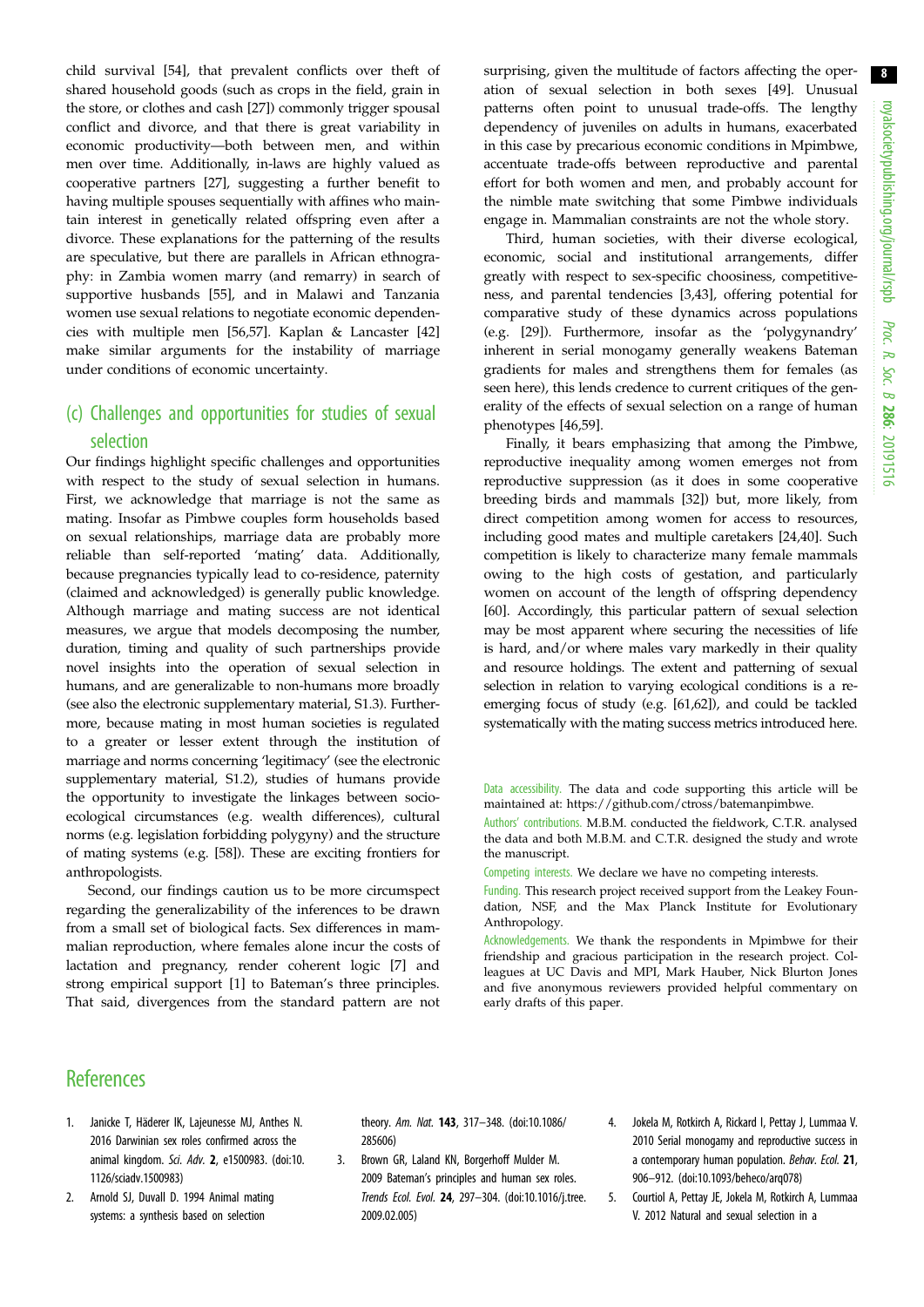<span id="page-8-0"></span>monogamous historical human population. Proc. Natl Acad. Sci. USA 109, 8044–8049. ([doi:10.1073/](http://dx.doi.org/10.1073/pnas.1118174109) [pnas.1118174109](http://dx.doi.org/10.1073/pnas.1118174109))

- 6. Jones AG. 2009 On the opportunity for sexual selection, the Bateman gradient and the maximum intensity of sexual selection. Evolution 63, 1673–1684. ([doi:10.1111/j.1558-5646.2009.00664.x](http://dx.doi.org/10.1111/j.1558-5646.2009.00664.x))
- 7. Parker GA, Birkhead TR. 2013 Polyandry: the history of a revolution. Phil. Trans. R. Soc. B 368, 20120335. [\(doi:10.1098/rstb.2012.0335](http://dx.doi.org/10.1098/rstb.2012.0335))
- 8. Anthes N, Häderer IK, Michiels NK, Janicke T. 2017 Measuring and interpreting sexual selection metrics: evaluation and guidelines. Methods Ecol. Evol. 8, 918–931. ([doi:10.1111/2041-210X.12707](http://dx.doi.org/10.1111/2041-210X.12707))
- 9. Chagnon NA. 1988 Life histories, blood revenge, and warfare in a tribal population. Science 239, 985–980. ([doi:10.1126/science.239.4843.985](http://dx.doi.org/10.1126/science.239.4843.985))
- 10. Borgerhoff Mulder M. 2009 Serial monogamy as polygyny or polyandry? Hum. Nat. 20, 130–150. [\(doi:10.1007/s12110-009-9060-x](http://dx.doi.org/10.1007/s12110-009-9060-x))
- 11. Hauber ME. 2007 Fame, fortune, and fitness at the academy awards. J. Ethol. 25, 201–204. [\(doi:10.](http://dx.doi.org/10.1007/s10164-006-0002-3) [1007/s10164-006-0002-3\)](http://dx.doi.org/10.1007/s10164-006-0002-3)
- 12. Moorad JA, Promislow DE, Smith KR, Wade MJ. 2011 Mating system change reduces the strength of sexual selection in an American frontier population of the 19th century. Evol. Hum. Behav. 32, 147-155. [\(doi:10.1016/j.evolhumbehav.2010.10.004](http://dx.doi.org/10.1016/j.evolhumbehav.2010.10.004))
- 13. Blurton Jones N 2016 Demoaraphy and evolutionary ecology of Hadza hunter-gatherers. Cambridge, UK: Cambridge University Press.
- 14. Borgerhoff Mulder M. 2017 Review of demography and evolutionary ecology of Hadza hunter-gatherers by Nicholas Blurton Jones. Hum. Nat. 28, 117–127. [\(doi:10.1007/s12110-016-9280-9\)](http://dx.doi.org/10.1007/s12110-016-9280-9)
- 15. Henshaw JM, Jennions MD, Kruuk LE. 2018 How to quantify (the response to) sexual selection on traits. Evolution 72, 1904–1917. [\(doi:10.1111/evo.13554\)](http://dx.doi.org/10.1111/evo.13554)
- 16. Pélissié B, Jarne P, Sarda V, David P. 2014 Disentangling precopulatory and postcopulatory sexual selection in polyandrous species. Evolution 68, 1320–1331. ([doi:10.1111/evo.12353](http://dx.doi.org/10.1111/evo.12353))
- 17. Hrdy SB. 2000 The optimal number of fathers: evolution, demography, and history in the shaping of female mate preferences. Ann. N Y Acad. Sci. 907, 75–96. ([doi:10.1111/j.1749-6632.2000.](http://dx.doi.org/10.1111/j.1749-6632.2000.tb06617.x) [tb06617.x](http://dx.doi.org/10.1111/j.1749-6632.2000.tb06617.x))
- 18. Van Schaik CP. 2000 Vulnerability to infanticide by males: patterns among mammals. In Infanticide by males and its implications (eds van Schaik CP, Janson CH), pp. 61–71. Cambridge, UK: Cambridge University Press.
- 19. Käär P, Jokela J, Merilä J, Helle T, Kojola I. 1998 Sexual conflict and remarriage in preindustrial human populations: causes and fitness consequences. Evol. Hum. Behav. 19, 139–151. [\(doi:10.1016/S1090-5138\(98\)00007-5](http://dx.doi.org/10.1016/S1090-5138(98)00007-5))
- 20. Skjærvø GR, Røskaft E. 2014 Wealth and the opportunity for sexual selection in men and women. Behav. Ecol. 26, 444–451. ([doi:10.1093/beheco/aru213](http://dx.doi.org/10.1093/beheco/aru213))
- 21. Starkweather KE, Hames R. 2012 A survey of nonclassical polyandry. Hum. Nat. 23, 149-172. ([doi:10.](http://dx.doi.org/10.1007/s12110-012-9144-x) [1007/s12110-012-9144-x](http://dx.doi.org/10.1007/s12110-012-9144-x))
- 22. Collet JM, Dean RF, Worley K, Richardson DS, Pizzari T. 2014 The measure and significance of Bateman's principles. Proc. R. Soc. B 281, 20132973. ([doi:10.](http://dx.doi.org/10.1098/rspb.2013.2973) [1098/rspb.2013.2973\)](http://dx.doi.org/10.1098/rspb.2013.2973)
- 23. Gerlach N, McGlothlin J, Parker P, Ketterson E. 2012 Reinterpreting Bateman gradients: multiple mating and selection in both sexes of a songbird species. Behav. Ecol. 23, 1078–1088. ([doi:10.1093/beheco/](http://dx.doi.org/10.1093/beheco/ars077) [ars077\)](http://dx.doi.org/10.1093/beheco/ars077)
- 24. Scelza BA. 2013 Choosy but not chaste: multiple mating in human females. Evol. Anthropol. 22, 259–269. ([doi:10.1002/evan.21373\)](http://dx.doi.org/10.1002/evan.21373)
- 25. Willis RG 1966 The Fipa and related peoples of South-West Tanzania and North-East Zambia. London, UK: International African Institute.
- 26. Seel S-J, Mgawe P, Borgerhoff Mulder M 2014 The history and traditions of the Pimbwe. Dar es Salaam, Tanzania: Mkuki na Nyota Publishers.
- 27. Kasper C, Borgerhoff Mulder M. 2015 Who helps and why? Curr. Anthropol. 56, 701–732. [\(doi:10.](http://dx.doi.org/10.1086/683024) [1086/683024](http://dx.doi.org/10.1086/683024))
- 28. Père Maurice M. 1936 Le pays des Bapimbwe. V. L'enfance, l'adolescence, le mariage chez les Bapimbwe. La Géographie LXVI, 171-189.
- 29. Ross CT et al. 2018 Greater wealth inequality, less polygyny: rethinking the polygyny threshold model. J. R. Soc. Interface 15, 20180035. [\(doi:10.1098/rsif.](http://dx.doi.org/10.1098/rsif.2018.0035) [2018.0035\)](http://dx.doi.org/10.1098/rsif.2018.0035)
- 30. McElreath R 2016 Statistical rethinking: a Bayesian course with examples in R and Stan, vol. 122. Boca Raton, FL: CRC Press.
- 31. Spencer P. 1980 Polygyny as a measure of social differentiation in Africa. In Numerical techniques in social anthropology (ed. JC Mitchell), pp. 117–160. Philadelphia, PA: Institute for the Study of Human Issues.
- 32. Hauber ME, Lacey EA. 2005 Bateman's principle in cooperatively breeding vertebrates. Integr. Comp. Biol. 45, 903–914. ([doi:10.1093/icb/45.5.903\)](http://dx.doi.org/10.1093/icb/45.5.903)
- 33. Bateman A. 1948 Intra-sexual selection in *Drosophila*. Heredity 2, 349–368. ([doi:10.1038/hdy.1948.21\)](http://dx.doi.org/10.1038/hdy.1948.21)
- 34. Trivers R. 1972 Parental investment and sexual selection. In Sexual selection and the descent of man (ed. B Campbell), pp. 136–179. London, UK: Aldine.
- 35. Fromhage L, Jennions MD. 2016 Coevolution of parental investment and sexually selected traits drives sex-role divergence. Nat. Commun. 7, 12517. [\(doi:10.1038/ncomms12517\)](http://dx.doi.org/10.1038/ncomms12517)
- 36. Clutton-Brock TH, Parker GA. 1992 Potential reproductive rates and the operation of sexual selection. Q. Rev. Biol. 67, 437–456. ([doi:10.1086/](http://dx.doi.org/10.1086/417793) [417793](http://dx.doi.org/10.1086/417793))
- 37. Kokko H, Klug H, Jennions MD. 2012 Unifying cornerstones of sexual selection: operational sex ratio, Bateman gradient and the scope for competitive investment. Ecol. Lett. 15, 1340–1351. [\(doi:10.1111/j.1461-0248.2012.01859.x\)](http://dx.doi.org/10.1111/j.1461-0248.2012.01859.x)
- 38. Kokko H, Jennions MD, Brooks R. 2006 Unifying and testing models of sexual selection. Annu. Rev. Ecol. Evol. Syst. 37, 43–66. [\(doi:10.1146/annurev.ecolsys.](http://dx.doi.org/10.1146/annurev.ecolsys.37.091305.110259) [37.091305.110259\)](http://dx.doi.org/10.1146/annurev.ecolsys.37.091305.110259)
- 39. Shuster SM, Wade MJ 2003 Mating systems and strategies. Princeton, NJ: Princeton University Press.
- 40. Scelza BA, Prall SP. 2018 Partner preferences in the context of concurrency: what Himba want in formal and informal partners. Evol. Hum. Behav. 39, 212–219. [\(doi:10.1016/j.evolhumbehav.2017.](http://dx.doi.org/10.1016/j.evolhumbehav.2017.12.005) [12.005\)](http://dx.doi.org/10.1016/j.evolhumbehav.2017.12.005)
- 41. Gowaty PA. 1996 Battles of the sexes and origins of monogamy. In Partnerships in birds (eds JM Black, M Hulme), pp. 21–52. Oxford, UK: Oxford University Press.
- 42. Kaplan HS, Lancaster JB. 2003 An evolutionary and ecological analysis of human fertility, mating patterns, and parental investment. In Offspring: human fertility behavior in biodemographic perspective (eds KW Wachter, RA Bulato), pp. 170–223. Washington, DC: National Academic Press.
- 43. Kaplan HS, Hooper PL, Gurven M. 2009 The evolutionary and ecological roots of human social organization. Phil. Trans. R. Soc. B 364, 3289–3299. ([doi:10.1098/rstb.2009.0115](http://dx.doi.org/10.1098/rstb.2009.0115))
- 44. Liker A, Freckleton RP, Székely T. 2014 Divorce and infidelity are associated with skewed adult sex ratios in birds. Curr. Biol. 24, 880–884. [\(doi:10.1016/j.cub.](http://dx.doi.org/10.1016/j.cub.2014.02.059) [2014.02.059](http://dx.doi.org/10.1016/j.cub.2014.02.059))
- 45. Fortunato L. 2015 Evolution of marriage systems. In International Encyclopedia of the Social & Behavioral Sciences (ed. JD Wright), pp. 611–619. Amsterdam, The Netherlands: Elsevier Ltd.
- 46. Stewart-Williams S, Thomas AG. 2013 The ape that thought it was a peacock. Psychol. Ing. 24, 137–168. [\(doi:10.1080/1047840X.2013.804899](http://dx.doi.org/10.1080/1047840X.2013.804899))
- 47. Scott IM et al. 2014 Human preferences for sexually dimorphic faces may be evolutionarily novel. Proc. Natl Acad. Sci. USA 111, 14 388–14 393. ([doi:10.](http://dx.doi.org/10.1073/pnas.1409643111) [1073/pnas.1409643111\)](http://dx.doi.org/10.1073/pnas.1409643111)
- 48. Krakauer A, Webster M, Duval E, Jones A, Shuster SM. 2011 The opportunity for sexual selection. J. Evol. Biol. 24, 2064–2071. [\(doi:10.1111/j.1420-](http://dx.doi.org/10.1111/j.1420-9101.2011.02317.x) [9101.2011.02317.x\)](http://dx.doi.org/10.1111/j.1420-9101.2011.02317.x)
- 49. Clutton-Brock T. 2007 Sexual selection in males and females. Science 318, 1882–1885. [\(doi:10.1126/](http://dx.doi.org/10.1126/science.1133311) [science.1133311](http://dx.doi.org/10.1126/science.1133311))
- 50. Tang-Martínez Z. 2016 Rethinking Bateman's principles. J. Sex Res. 53, 532–559. [\(doi:10.1080/](http://dx.doi.org/10.1080/00224499.2016.1150938) [00224499.2016.1150938](http://dx.doi.org/10.1080/00224499.2016.1150938))
- 51. Culina A, Radersma R, Sheldon BC. 2015 Trading up: the fitness consequences of divorce in monogamous birds. Biol. Rev. 90, 1015–1034. ([doi:10.1111/brv.12143](http://dx.doi.org/10.1111/brv.12143))
- 52. Choudhury S. 1995 Divorce in birds: a review of the hypotheses. Anim. Behav. 50, 413–429. ([doi:10.](http://dx.doi.org/10.1006/anbe.1995.0256) [1006/anbe.1995.0256](http://dx.doi.org/10.1006/anbe.1995.0256))
- 53. Botero CA, Rubenstein DR. 2012 Fluctuating environments, sexual selection and the evolution of flexible mate choice in birds. PLoS ONE 7, e32311. ([doi:10.1371/journal.pone.0032311](http://dx.doi.org/10.1371/journal.pone.0032311))
- 54. Borgerhoff Mulder M, Beheim BA. 2011 Understanding the nature of wealth and its effects on human fitness. Phil. Trans. R. Soc. B 366, 344–356. [\(doi:10.1098/rstb.2010.0231\)](http://dx.doi.org/10.1098/rstb.2010.0231)
- 55. Glazer IM, Schuster IMG 1979 New women of Lusaka. Palo Alto, CA: Mayfield Publishing Company.
- 56. Swidler A, Watkins SC. 2007 Ties of dependence. Stud. Fam. Plann. 38, 147–162. [\(doi:10.1111/j.](http://dx.doi.org/10.1111/j.1728-4465.2007.00127.x) [1728-4465.2007.00127.x\)](http://dx.doi.org/10.1111/j.1728-4465.2007.00127.x)